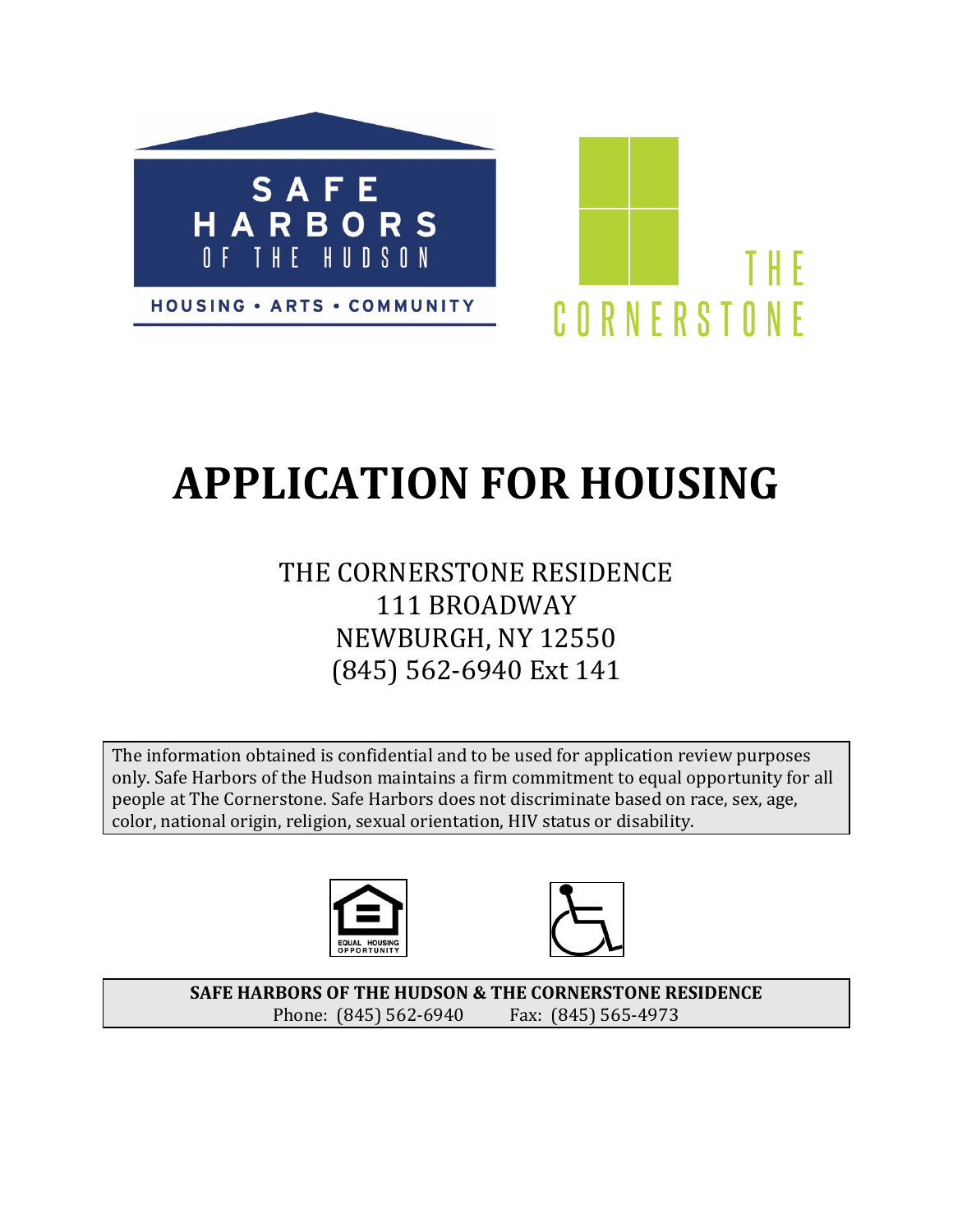Dear Prospective Tenant:

Thank you for your interest in The Cornerstone Residence. The Cornerstone Residence is a supportive housing facility located in Newburgh, NY. We feature a 24/7 on-site security staff, and in-house supportive services provided by Independent Living. Each apartment is equipped with a kitchenette with full cooking facilities, a private bathroom, and is furnished with a bed, table, chairs and a dresser. This is a unique approach to housing where we are combining a mixed tenancy of adults, supportive services, an art gallery, performing arts venue and commercial space under one roof. The Cornerstone is for single adults only.

Please type or write legibly. If a question on the application does not apply to you, please write  $N/A$ . Due to the lengthy waiting list, applications that are incomplete or not legible will be rejected.

Safe Harbors of the Hudson reviews all applications and you will be notified of the status by mail. When a vacancy arises you will be scheduled for an interview. At that time, we will review your finances, credit, criminal background, housing and employment history. Please be advised that acceptance to The Cornerstone is based on all of the information provided.

# **ELIGIBILITY:**

Eligibility for The Cornerstone is based on the Federal Low Income Housing Tax Credit Guidelines. 

# **INCOME REQUIREMENTS:**

| Studio Minimum: \$6,672 annually  |  |
|-----------------------------------|--|
| Studio Maximum: \$35,850 annually |  |

**Studio Minimum: \$6,672 annually Loft Minimum: \$9,972 annually** Loft Maximum: \$35,850 annually

**If your income is less than the minimum requirements listed above, you must have a** rental subsidy (such as Section 8) to qualify. Please submit proof of your rental subsidy (e.g., Rent Breakdown Letter or a copy of your voucher) with your **application.**

**RENT: 128 apartments total (116 studio, 12 loft apartments)**

```
Studio apartments = $556/month + Security Deposit $556
Loft apartments = $731/month + Security Deposit $731
```
Assets must be evaluated in determining eligibility. Assets do not include personal property such as furniture, automobiles, and clothing.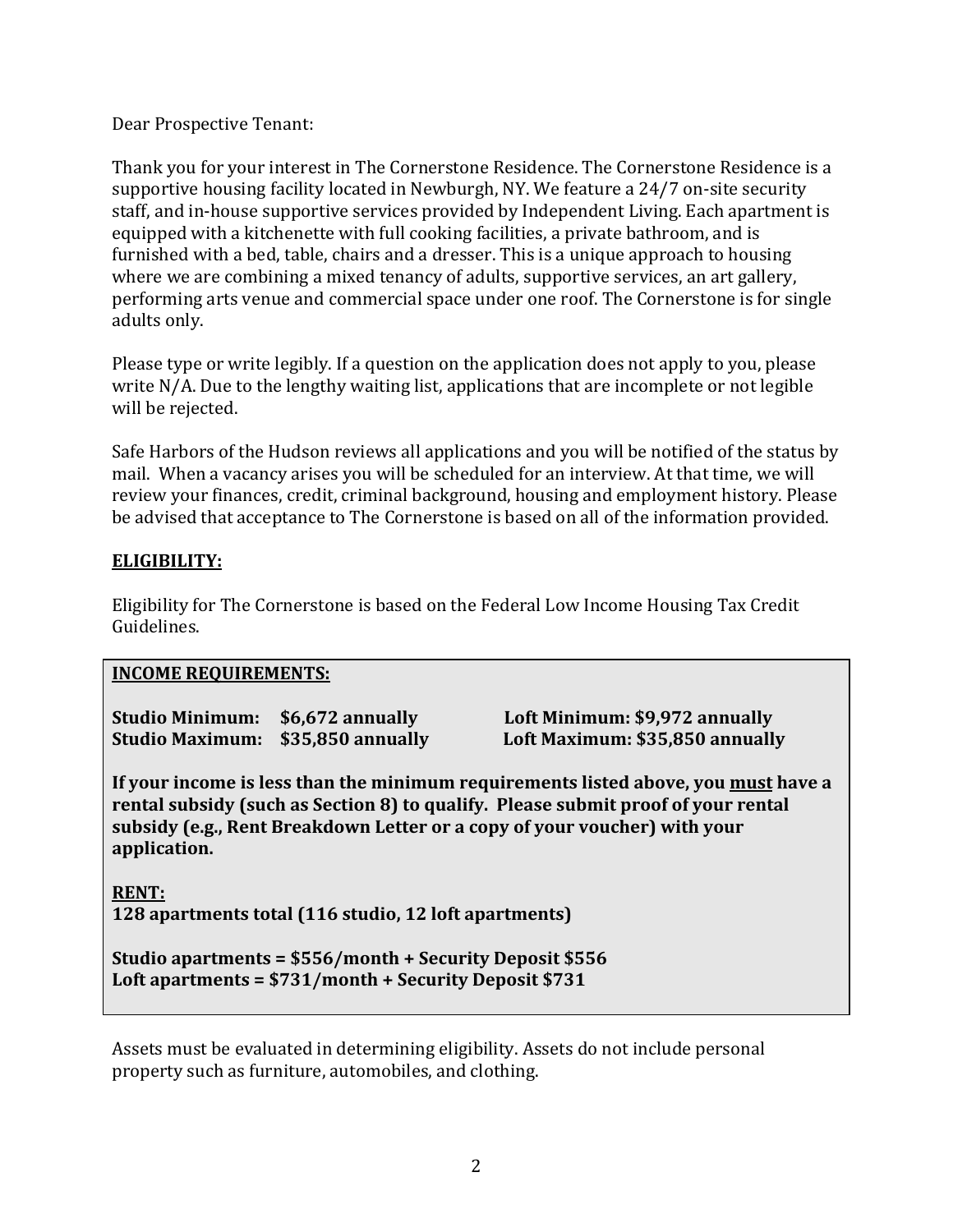With limited exceptions, full-time students are not eligible for residency. Please inquire with leasing staff.

#### **No dogs are allowed**.

If you do not meet the income requirements and do not have a rental subsidy do not fill out this application. If you are currently street homeless, you may contact the Housing Resource Center at 280 Broadway, Newburgh, NY, 12550 or  $(845)$  561-1665, for information on how you may be eligible. If you are receiving services from the Office of Mental Health, please contact SPOA at 30 Harriman Drive, Goshen, NY, 10925 or (845) 291-2600 for information on other housing options and assistance with the housing process.

#### **CURRENT AVAILABILITY:**

Applications are considered in the order that they are received. It is difficult to determine how long you may have to wait before being contacted for an initial interview, as it is impossible to predict when a vacant apartment will become available. However, we encourage you to apply since we tend to move quickly through the applications we receive.

### **THE APPLICATION PROCESS:**

Please answer all questions and submit completed application to:

**Safe Harbors of the Hudson The Cornerstone Residence 111 Broadway Newburgh, NY 12550**

All applications are reviewed for eligibility. Applicants will be notified of their status by mail. Applicants will be asked to participate in at least two interviews. At the time of the interviews, Safe Harbors will review your financial, credit, criminal background, housing and employment histories. Please be aware that acceptance for our housing is based on all of these criteria. At no time in the **application process are you guaranteed an apartment until you have signed a lease. \*We conduct criminal background checks. If you have a criminal record, you have rights and protection.** You have the right to review any conviction record the housing provider is using to make a decision. There are only two reasons for automatic denial to state-funded housing on the basis of your criminal convictions: conviction for methamphetamine production in the home or being required to register for life on a state or federal Sex Offender database. In all other instances, you have the right to provide additional information about the circumstances of the conviction and the right to present evidence of your rehabilitation. For **more information about your rights as an individual with a criminal conviction, please visit http://nyshcr.org/AboutUs/Offices/FairHousing/GPCC.htm**

If you have any questions or experience difficulty completing the forms, please contact Safe Harbors at (845) 562-6940 Ext 141. Good luck in your housing search!

Sincerely, Safe Harbors of the Hudson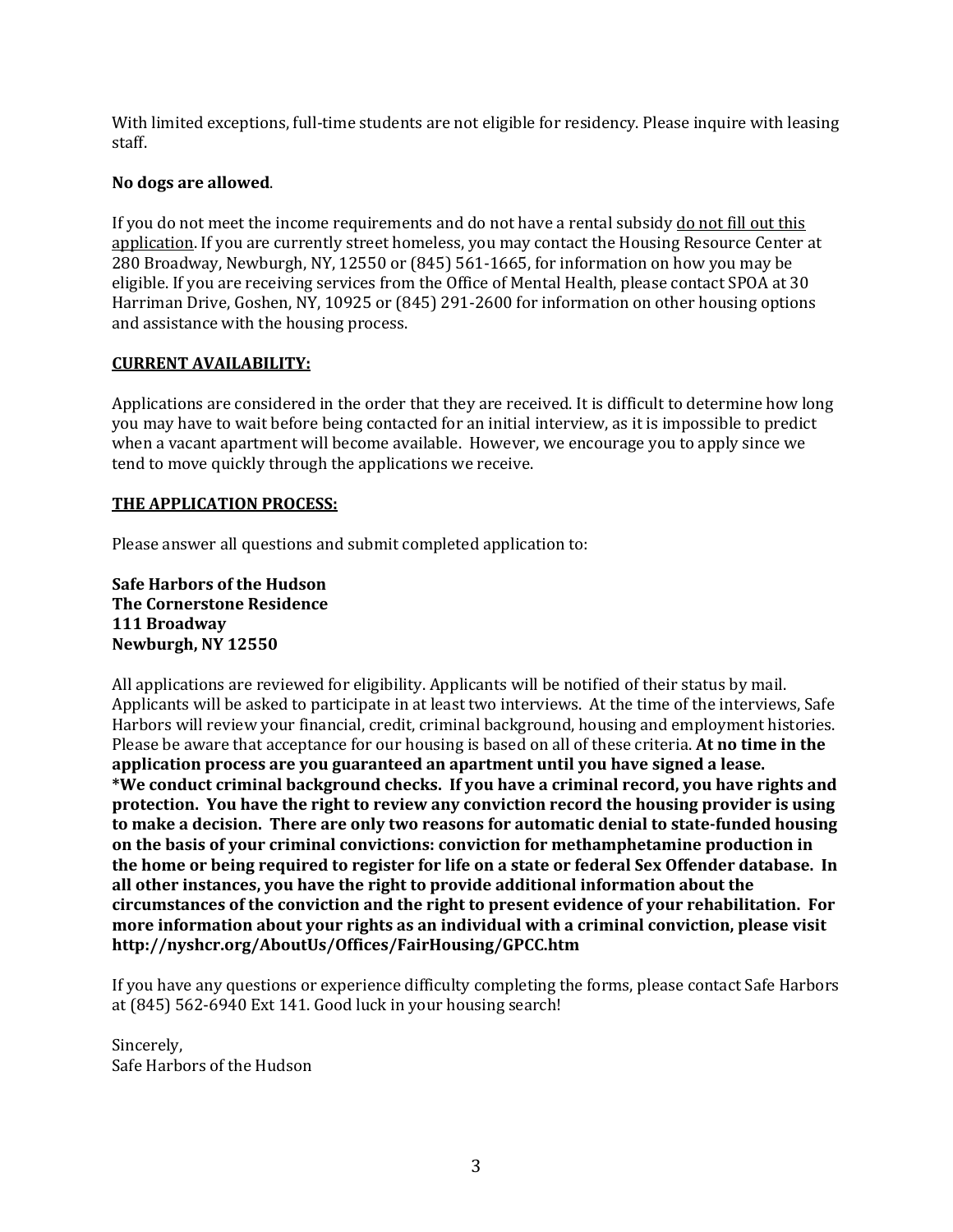# **APPLICATION**

Please complete all sections and sign the last page. Please type or print legibly.

#### **CONTACT INFORMATION:**

| First                                                                        | Middle Last |  |
|------------------------------------------------------------------------------|-------------|--|
|                                                                              |             |  |
|                                                                              |             |  |
| Home/Cell Phone: () ______________Work Phone: () ____________                |             |  |
|                                                                              |             |  |
|                                                                              |             |  |
| Gender: $\square$ Male $\square$ Female SSN: ______________                  |             |  |
| Are you: $\Box$ Full-time student $\Box$ Homeless $\Box$ Veteran $\Box$ SPOA |             |  |

*(check all that apply)*

# **HOUSING STATUS:**

Please list your previous three residences:

| Previous Address        | Rent Amount | Dates of Residency | Why Did You Move? |
|-------------------------|-------------|--------------------|-------------------|
|                         |             |                    |                   |
| <b>Previous Address</b> | Rent Amount | Dates of Residency | Why Did You Move? |
|                         |             |                    |                   |
| <b>Previous Address</b> | Rent Amount | Dates of Residency | Why Did You Move? |
|                         |             |                    |                   |

Present Landlord: \_\_\_\_\_\_\_\_\_\_\_\_\_\_\_\_\_\_\_\_\_\_\_\_\_\_\_ Phone ( ) \_\_\_\_\_\_\_\_\_\_\_\_\_\_\_\_

Landlord's Address: \_\_\_\_\_\_\_\_\_\_\_\_\_\_\_\_\_\_\_\_\_\_\_\_\_\_\_\_\_\_\_\_\_\_\_\_\_\_\_\_\_\_\_\_\_\_\_\_\_\_\_\_\_\_\_\_\_\_\_

Is your apartment leased directly to you?  $\Box$  Yes  $\Box$  No

Monthly Rent:  $\ $$  \_\_\_\_\_\_\_\_\_\_\_\_\_\_ Does your rent include electric?  $\Box$  Yes  $\Box$  No

Average Utility Bill: \$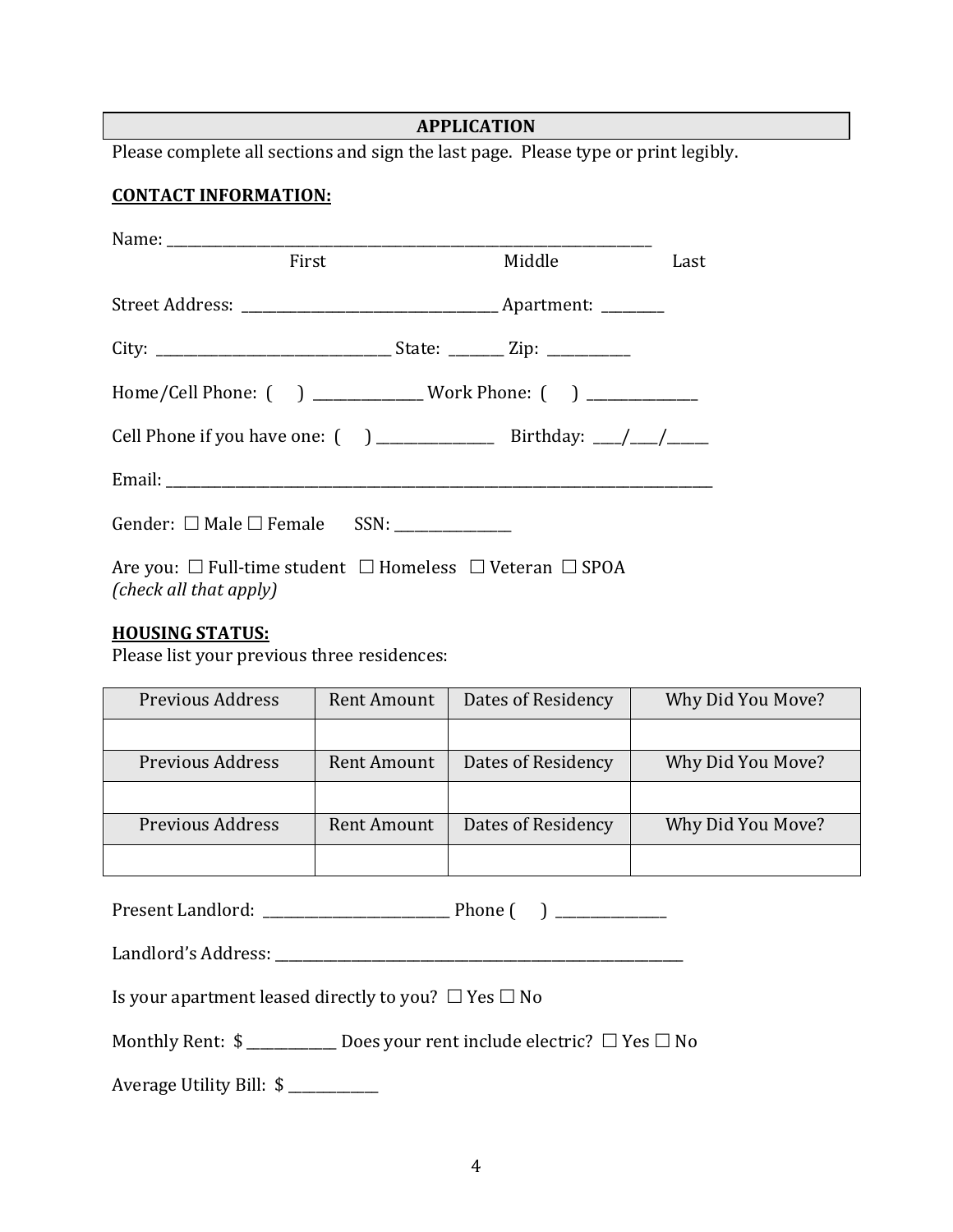Is your rent subsidized?  $\Box$  Yes  $\Box$  No If so, by whom? How long have you lived at this address? \_\_\_\_\_ Years \_\_\_\_\_ Months **INCOME:**

What is your current annual income?  $\frac{1}{2}$  \_\_\_\_\_\_\_\_\_\_\_\_\_\_\_\_\_\_\_\_\_\_\_\_\_\_\_\_\_\_\_\_\_\_\_

What was your total income from last year's federal tax return?  $\frac{1}{2}$ 

*\* Note: Please enclose a copy of your most recent federal tax return.*

# **EMPLOYMENT HISTORY:**

Please list all full- and/or part-time jobs worked during the last five years, including selfemployment and/or freelance income. Start with your current/most recent job first.

| Dates | Employer | Position | Salary | Reason for Leaving |
|-------|----------|----------|--------|--------------------|
|       |          |          |        |                    |
|       |          |          |        |                    |
|       |          |          |        |                    |
|       |          |          |        |                    |

# **OTHER CURRENT SOURCES OF INCOME:**

Please list other income that you currently receive, such as public assistance, Social Security, Supplemental Security Income, pension, disability, unemployment compensation, alimony, child support, Armed Forces Reserves and/or grants. Please attach supporting documents for each source listed below.

| Type of Income | Amount    |
|----------------|-----------|
|                | per<br>۰Ф |
|                | per<br>Ψ  |
|                | per<br>۰Ф |
|                | per<br>۰Ф |

If you are receiving DSS assistance for rent, do you have SSI or SSD pending?  $\Box$  Yes  $\Box$  No (Please provide documents to prove SSI or SSD is pending.)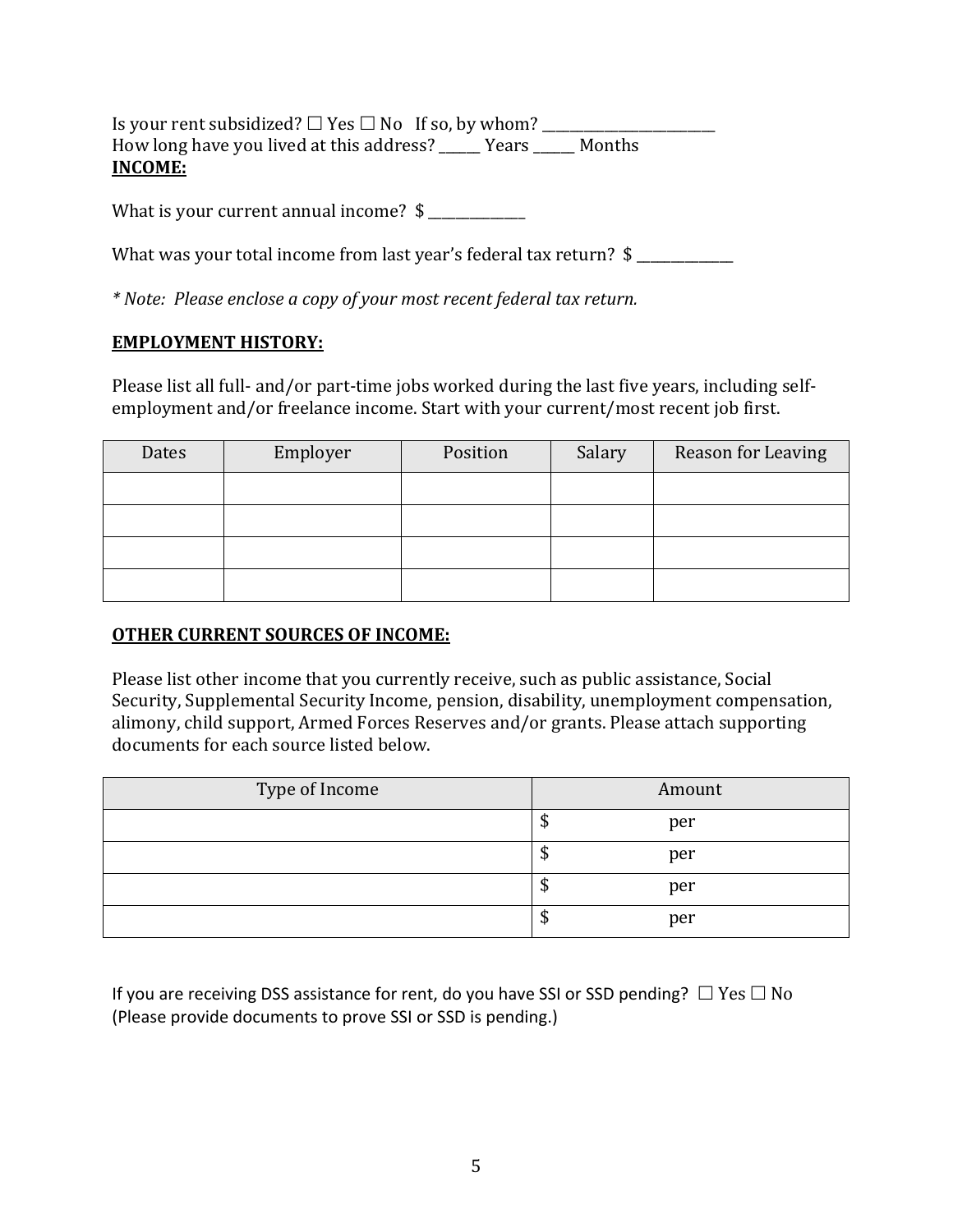# **ASSETS:**

Please complete each category as applicable. Attach statements for each account listed.

| Type                       | <b>Bank Name</b> | Amount |
|----------------------------|------------------|--------|
| Checking                   |                  |        |
| Savings/Passbook           |                  |        |
| <b>Money Market/Trusts</b> |                  |        |
| <b>Credit Union Shares</b> |                  |        |
| CD's                       |                  |        |
| IRA's/Retirement Accounts  |                  |        |
| Stocks/Bonds               |                  |        |

Do you own any real estate?  $\Box$  Yes  $\Box$  No If yes, what is the current market value?  $\frac{1}{2}$ What is the value less any mortgage or lien?  $\frac{1}{2}$ 

| Do you receive any rent from tenants living at this property? $\Box$ Yes $\Box$ No |  |
|------------------------------------------------------------------------------------|--|
| If so, how much? $\frac{1}{2}$                                                     |  |

Do you anticipate any significant changes in income or assets within the next 90 days?  $\Box$ Yes £ No If yes, please explain: \_\_\_\_\_\_\_\_\_\_\_\_\_\_\_\_\_\_\_\_\_\_\_\_\_\_\_\_\_\_\_\_\_\_\_\_\_\_\_\_\_\_\_\_

# **GENERAL OUESTIONAIRE:**

| Have you ever been evicted? $\Box$ Yes $\Box$ No If yes, when? |  |
|----------------------------------------------------------------|--|
| If so, briefly explain the circumstances:                      |  |

| Have you ever filed for personal bankruptcy? Yes $\square$ No If yes, when? |  |
|-----------------------------------------------------------------------------|--|
| If so, briefly explain the circumstances:                                   |  |

| Have you ever been convicted of a felony? $\Box$ Yes $\Box$ No If yes, when? |  |
|------------------------------------------------------------------------------|--|
| If so, briefly explain the circumstances:                                    |  |

Are you an artist?  $\square$  Yes  $\square$  No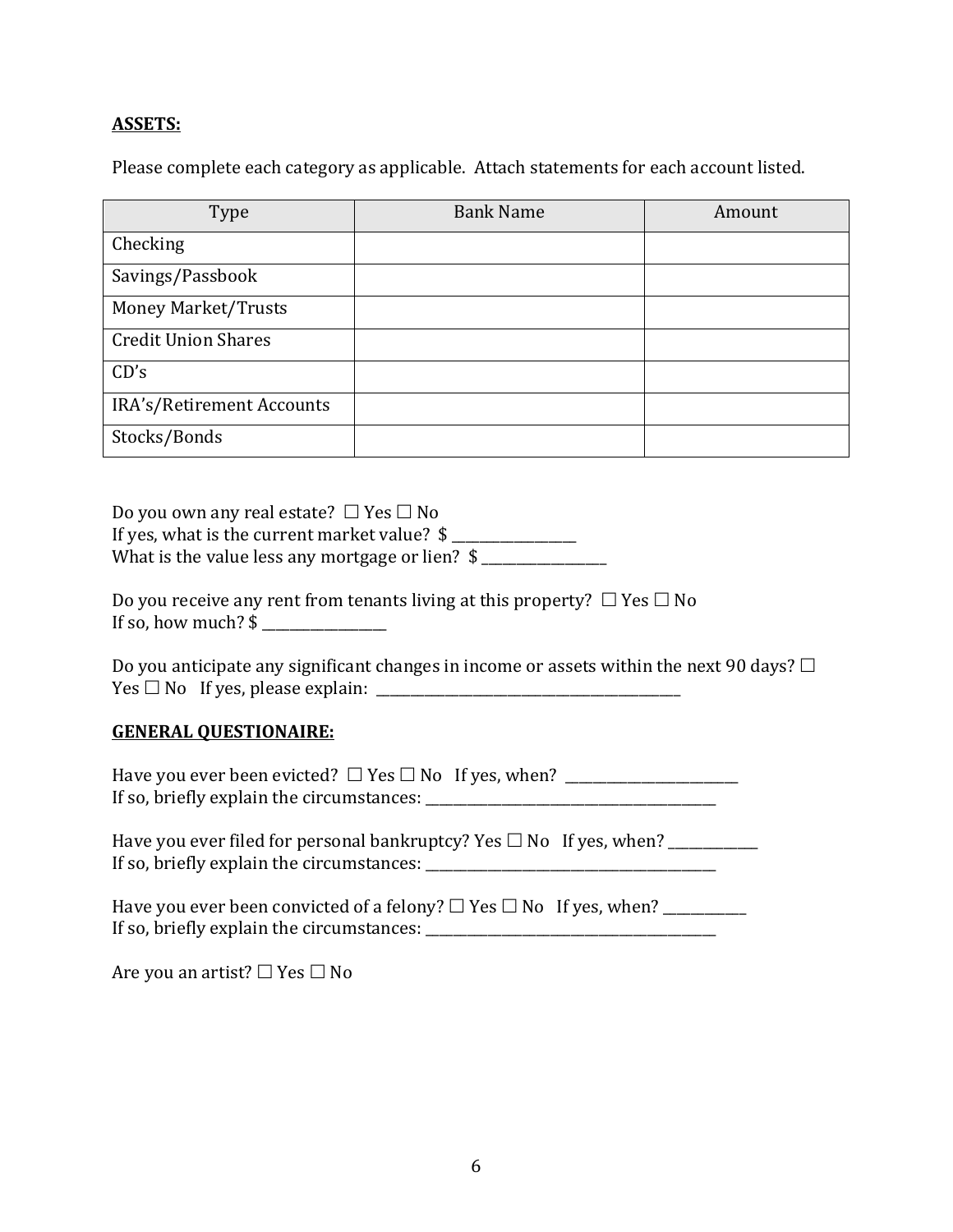# **THE CORNERSTONE RESIDENCE** Prospective Tenant Agreement

The Cornerstone is a diverse community of single adults (no families and no children). Our tenants include people with special needs, including some mental and physical illnesses. There are social services on-site at The Cornerstone to assist our tenants. We ask that all tenants agree to some basic house rules, as listed below. Please ask your interviewer any questions that you may have before completing this form.

| I agree to sign a one-year lease.                                                                                                                                                                                                                                                         | $\Box$ Yes $\Box$ No |
|-------------------------------------------------------------------------------------------------------------------------------------------------------------------------------------------------------------------------------------------------------------------------------------------|----------------------|
| I agree to provide annual documentation of my income to<br>Safe Harbors.                                                                                                                                                                                                                  | $\Box$ Yes $\Box$ No |
| I agree to pay my rent on the first of the month. I understand<br>I will be charged a late fee for late payment of rent.                                                                                                                                                                  | $\Box$ Yes $\Box$ No |
| I agree to pay my first month's rent and 1 months security<br>deposit on or before my move-in date.                                                                                                                                                                                       | $\Box$ Yes $\Box$ No |
| I agree to abide by The Cornerstone's visitor policy. All visitors<br>must sign in and out at the security desk and must be escorted<br>by the tenant at all times in the building. Safe Harbors has the<br>right to ban visitors from the building under extraordinary<br>circumstances. | $\Box$ Yes $\Box$ No |
| I agree not to smoke or allow smoking in the building and in<br>the apartment. I understand that there is no smoking in the<br>lobby, in the elevators, or in the hallways.<br>I understand that this is a <b>Smoke-Free building</b> .                                                   | $\Box$ Yes $\Box$ No |
| I agree to allow my unit to be exterminated every month.                                                                                                                                                                                                                                  | $\Box$ Yes $\Box$ No |
| I agree not to alter or damage the furniture in my apartment.<br>If I do alter or damage, any repairs to the furniture will come<br>out of my security deposit.                                                                                                                           | $\Box$ Yes $\Box$ No |
| I agree not to use illegal drugs in the building, or drink alcohol<br>in public areas of the building.                                                                                                                                                                                    | $\Box$ Yes $\Box$ No |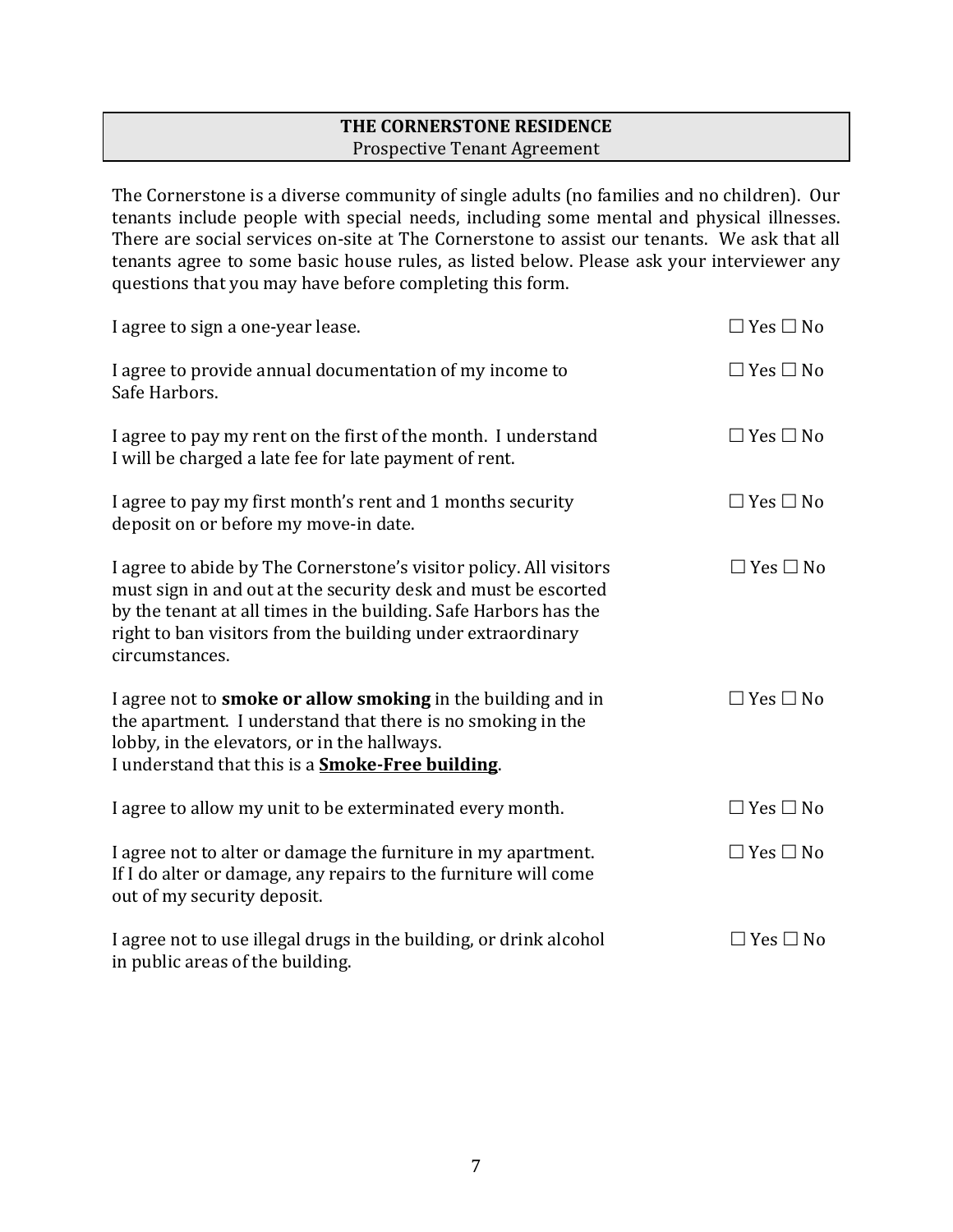### **APPLICATION AGREEMENT**

I hereby affirm that, to the best of my knowledge, the foregoing information is true, accurate and complete. I understand that misleading or false statements, misrepresentations, or incomplete information in this application will be grounds for rejection. I authorize Safe Harbors of the Hudson to contact my agencies, offices, other groups or organizations to obtain any information or materials deemed necessary to process my application, including verifying my credit worthiness.

Thank you for taking the time to complete our housing application. **Please be advised that** any communication you receive regarding your approval to live in The Cornerstone Residence is provisional until you have signed a lease and receive an apartment key.

\_\_\_\_\_\_\_\_\_\_\_\_\_\_\_\_\_\_\_\_\_\_\_\_\_\_\_\_\_ \_\_\_\_\_\_\_\_\_\_\_\_\_\_\_\_\_\_\_\_\_\_\_\_\_\_\_\_\_\_\_ Applicant Signature Date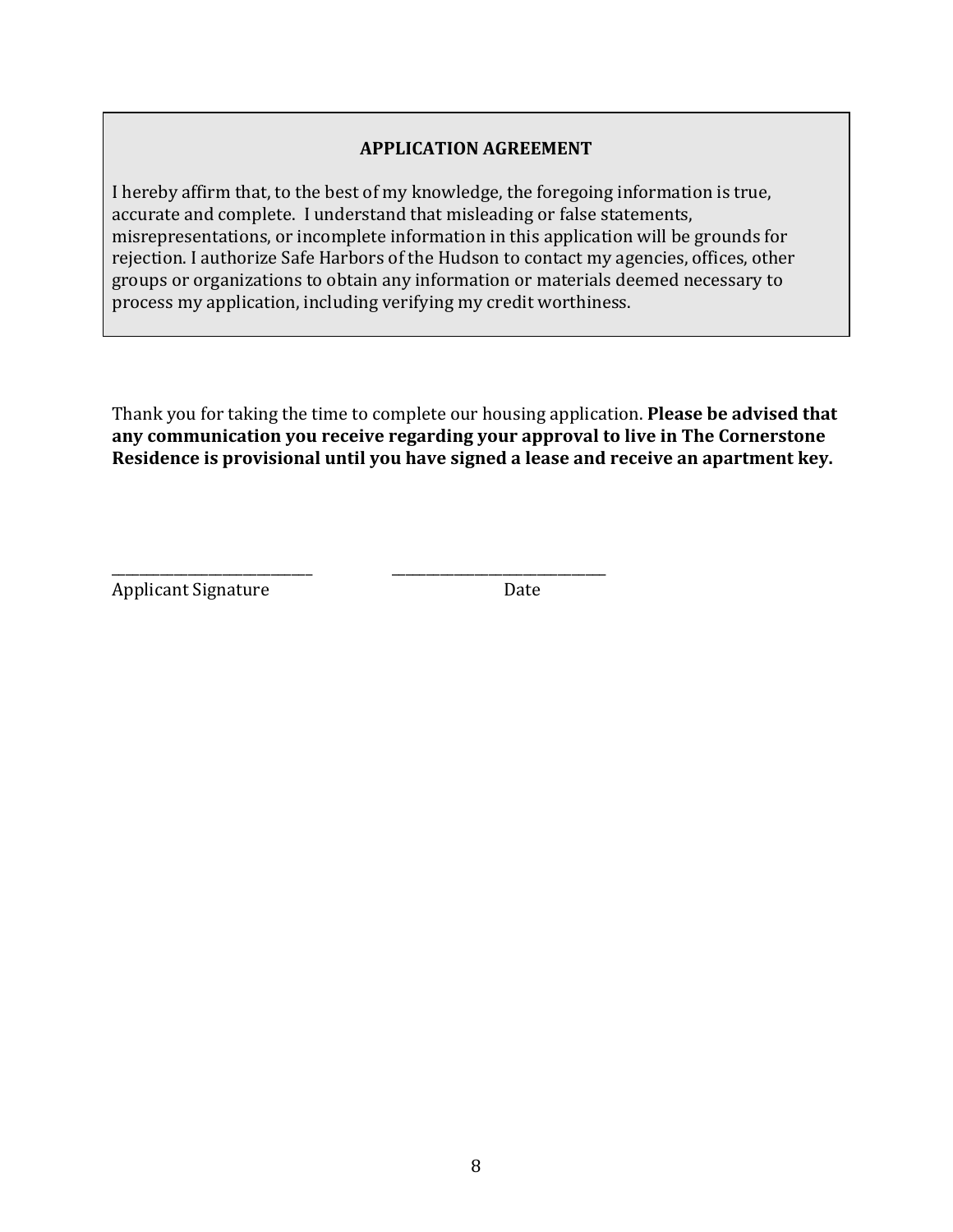# **THE CORNERSTONE RESIDENCE** References

Please provide a list of three (3) professional references.

Remember to select individuals who can attest to your personal development, skills and abilities. Unless they have served as your employer, counselor or case manager, please do not ask friends or family members to be references for you. Always ask individuals to serve as references *prior* to listing them here. **3 references are required.** 

Include the following information for each of your references:

Name **Title** Relationship to you Street Address, City, State, Zip Phone Number(s) E-mail address (optional)

| 1. |  |  |  |  |
|----|--|--|--|--|
|    |  |  |  |  |
|    |  |  |  |  |
|    |  |  |  |  |
|    |  |  |  |  |
|    |  |  |  |  |
| 2. |  |  |  |  |
|    |  |  |  |  |
|    |  |  |  |  |
|    |  |  |  |  |
|    |  |  |  |  |
|    |  |  |  |  |
|    |  |  |  |  |
| 3. |  |  |  |  |
|    |  |  |  |  |
|    |  |  |  |  |
|    |  |  |  |  |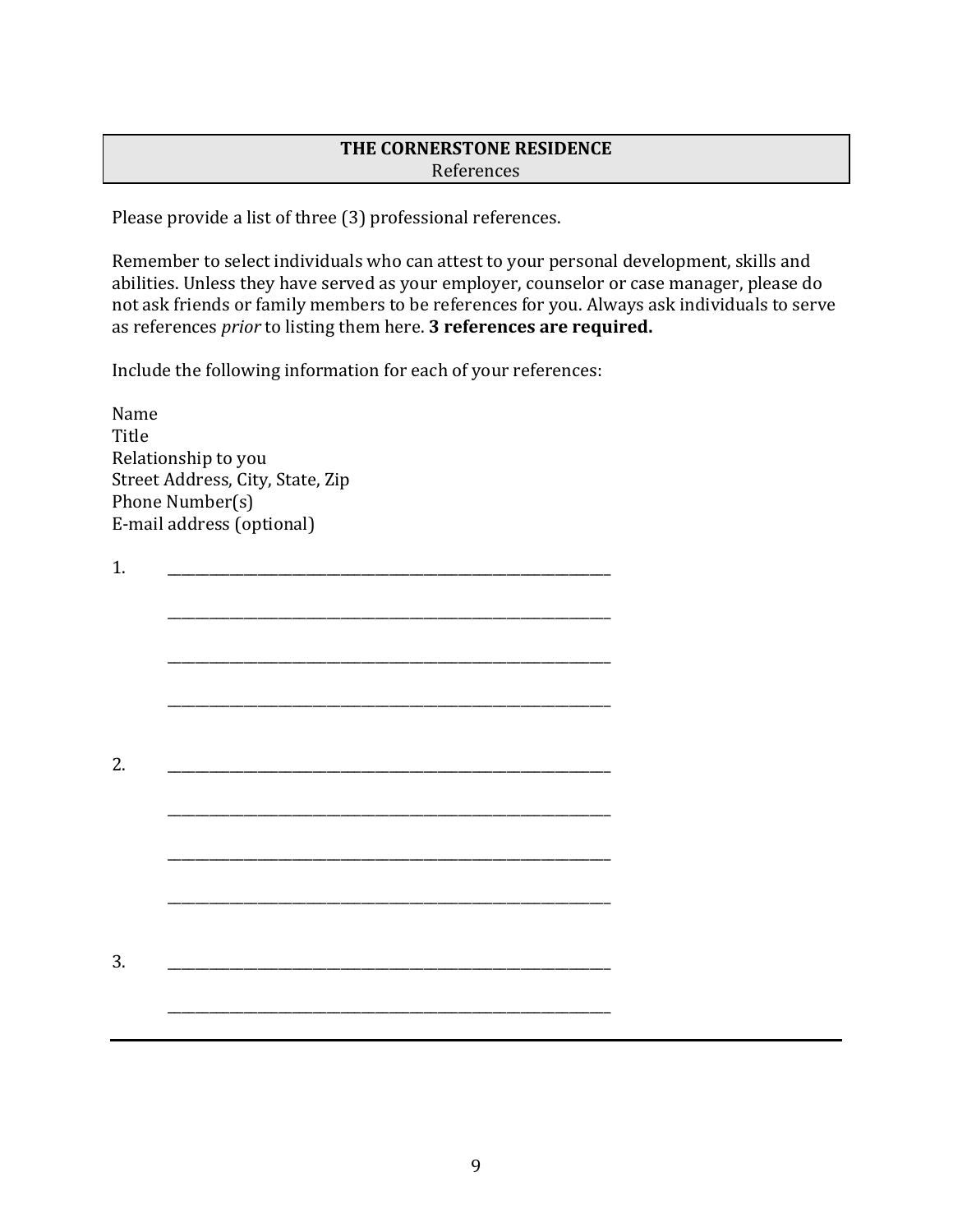# SAFE HARBORS OF THE HUDSON

# **THE CORNERSTONE RESIDENCE INTERVIEW WAIVER FORM**

As part of my application to The Cornerstone Residence, I authorize Safe Harbors of the Hudson to:

- **Check Sex Offender Registry**
- **Check my criminal record.**
- **Check my landlord-tenant history & Professional References**
- **Check my employer verification.**

I understand that any inconsistencies in the information provided in the application, the interview, and the above references, can result in the denial of housing.

I also attest that all the information (including the income and asset information) I have disclosed and/or will disclose to Safe Harbors of the Hudson as part of the application and interview process is truthful and accurate to the best of my knowledge and belief.

Please note: refusal to agree to the above-mentioned checks give the landlord the option to refuse housing.

> $\mathcal{L}_\text{max}$  , where  $\mathcal{L}_\text{max}$  is the set of the set of the set of the set of the set of the set of the set of the set of the set of the set of the set of the set of the set of the set of the set of the set of the se **Date**

> $\mathcal{L}_\text{max}$  , where  $\mathcal{L}_\text{max}$  is the set of the set of the set of the set of the set of the set of the set of the set of the set of the set of the set of the set of the set of the set of the set of the set of the se Applicant's Name

Applicant's Signature

 $\overline{\phantom{a}}$  , which is a set of the set of the set of the set of the set of the set of the set of the set of the set of the set of the set of the set of the set of the set of the set of the set of the set of the set of th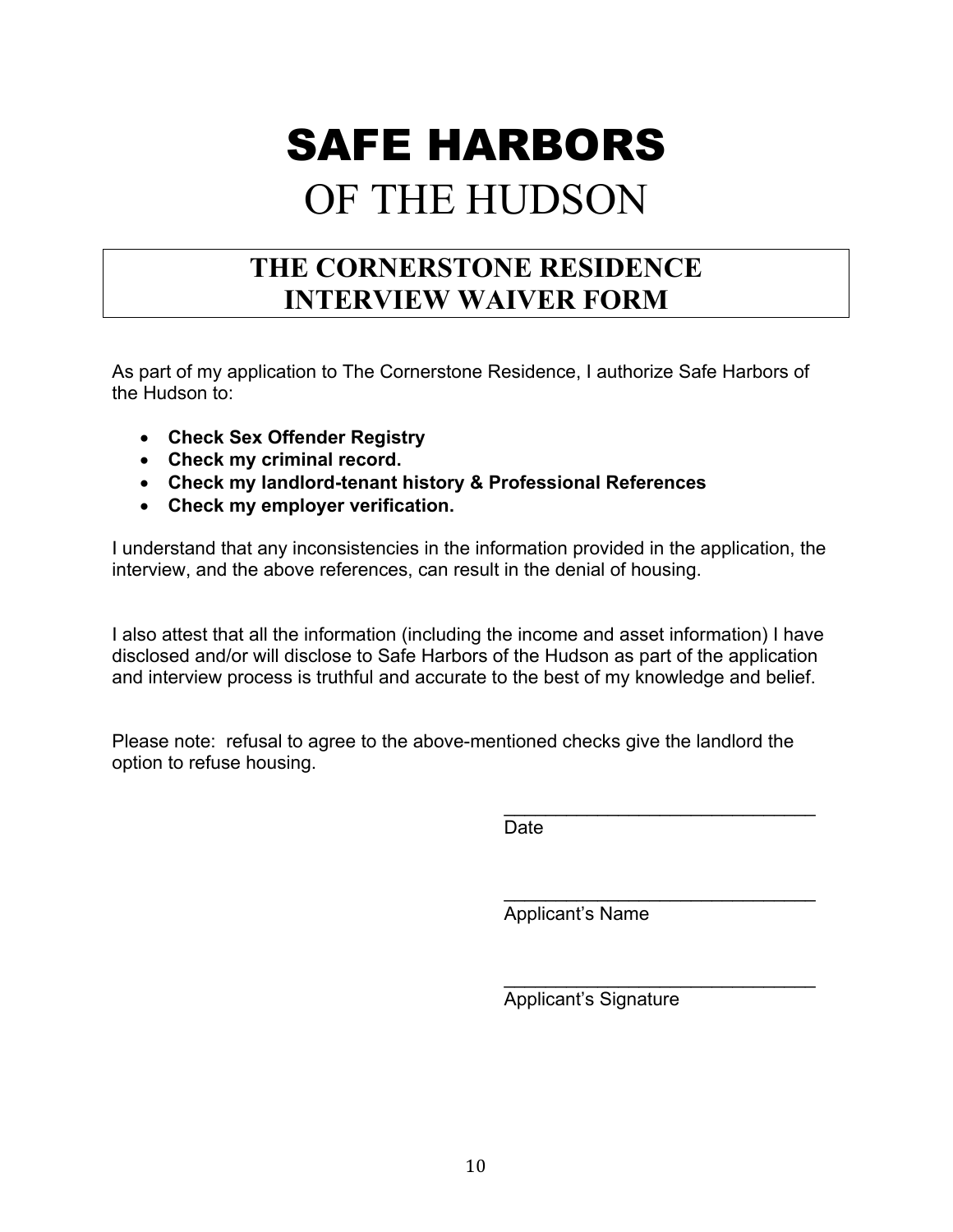#### About Our Housing - FAQ

The Cornerstone Residence is a supportive housing facility located in Newburgh, N.Y. managed by Safe Harbors of the Hudson. We offer affordable housing for working professionals, the formerly homeless, veterans, some of whom live with HIV/AIDS, mental illness, or physical disabilities. We feature a 24/7 on-site security staff, and in-house supportive services provided by Independent Living. Our building offer amenities such as a computer lab, library, fitness center and on-site laundry facilities. Each fully furnished apartment has a private bath and a kitchenette with cooking facilities, a refrigerator and is furnished with a twin bed, café style table with two chairs and a dresser with 3 drawers. Property management and social service staff are located on-site during normal business hours and 24-hour security is featured in all buildings.

If you have questions or concerns:

Please see our Frequently Asked Questions (FAQ), or

You can contact the Lease Associate at (845) 562-6940 extension 141

# **Housing Application Frequently Asked Questions (FAQ)**

#### **The Application Process**

### **How do I apply for a Cornerstone Apartment?**

Download The Cornerstone Residence Application for Housing at our website: Safe-Harbors.org

For questions regarding the application, contact the Manager of Leasing & Compliance, at (845) 562-6940 ext. 141

Completed applications may be delivered in-person 24/7 to the security desk at The Cornerstone Residence or mailed to:

#### **The Cornerstone Residence**

ATTN: Manager of Leasing & Compliance 111 Broadway Newburgh, NY 12550

#### **How long does it take to get an apartment?**

Once you have completed and submitted an application, your name will be placed on our Waiting List. Since there is no way to anticipate how quickly vacancies will occur, there is no way to tell you exactly how long this process will take. However, we encourage you to apply since we tend to move quickly through the applications we have received.

All applications are reviewed for eligibility and applicants will be notified of their status by mail. Applicants will be asked to participate in at least two interviews. At the time of the interviews, Safe Harbors will review your financial, credit, criminal background, housing and employment histories. **Please be aware that acceptance for our housing is based on all of these criteria.**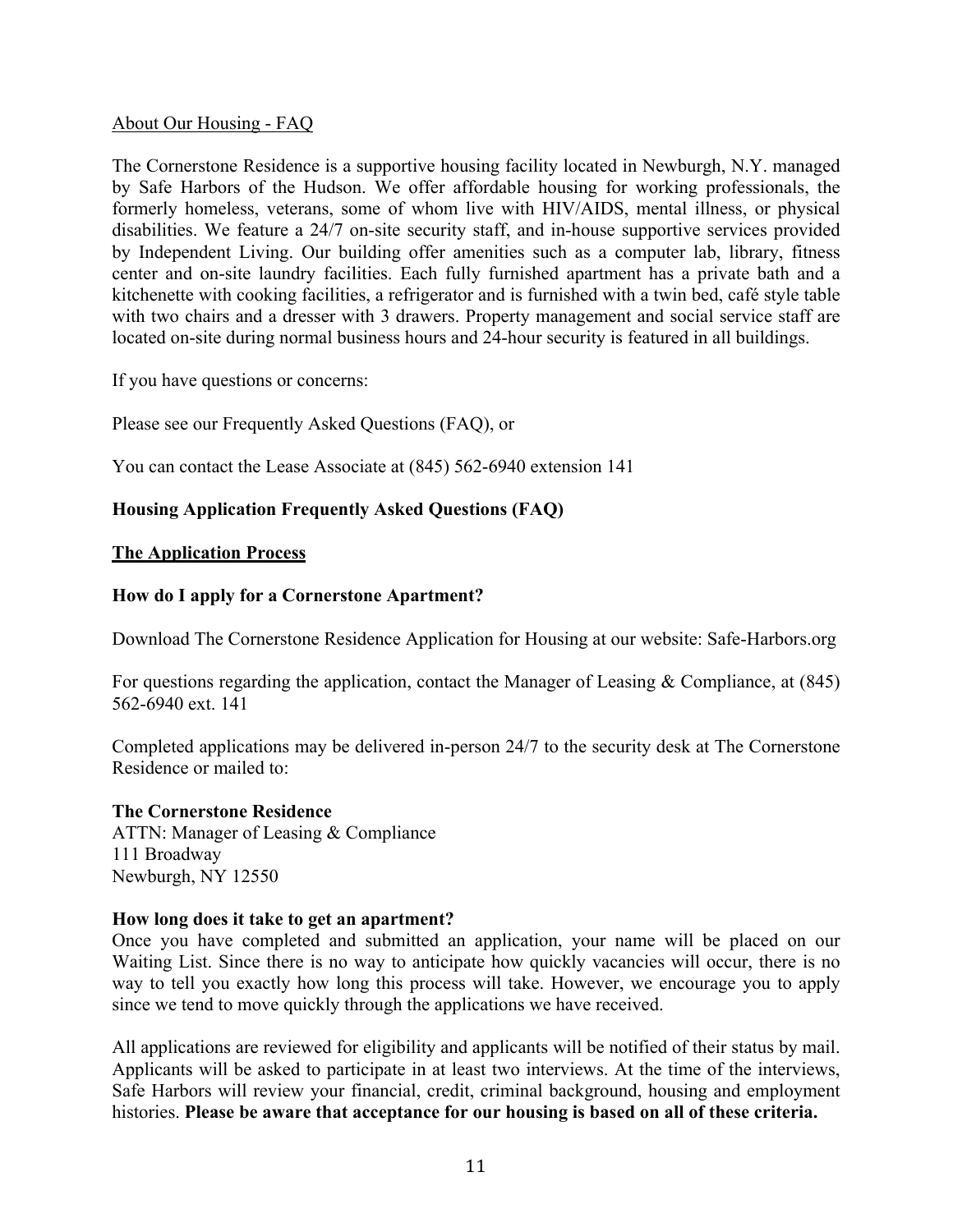#### **Is there any way I can speed up the process?**

The best way to expedite your application is to make sure you submit all the requested information in a timely fashion. Incomplete applications will be deemed ineligible. Please also keep Safe Harbors informed as to your current mailing address and phone number. The sooner we can reach you after a vacancy occurs, the sooner you can be considered for an apartment.

If you are currently homeless, in a shelter, or are receiving services from the Office of Mental Health, please contact the Single Point of Accountability (SPOA) at (716) 858-1546 for information on housing options and assistance with the housing process.

#### **The Apartments and Building**

#### **What kind of apartments do you rent?**

All units at the Cornerstone Residence's permanent housing site are studios, with private baths and kitchenettes.

#### **Can I see a model apartment?**

If you would like to see an apartment before or after you submit an application, please contact the Manager of Leasing & Compliance at (845) 562-6940 extension 141 to set up an appointment to view an apartment. Also, applicants are shown units at the beginning of the interview process.

#### **Do you have 1 or 2-bedroom apartments?**

The Cornerstone Residence does not rent one or multi-bedroom apartments. Each apartment is a studio.

#### **What amenities do you offer?**

The Cornerstone Residence offers an outstanding range of amenities and services to our tenants. 24-hour security personnel, maintenance and housekeeping staff at our building. In addition, we provide a computer lab with periodic computer classes, fitness center, library, case management and job placing provided by Independent Living, wellness center, GED program, discounted tickets to Safe Harbors and Ritz Theater events and admittance to various Cornerstone and Independent Living outings.

#### **Are your apartments furnished?**

Yes, all units in the Cornerstone are fully furnished, excluding lofts. All apartments include an efficiency kitchenette with a stovetop, microwave and refrigerator. Also, a twin bed, café style table with two chairs and a dresser with three drawers are included. Loft apartments are equipped with a full-sized kitchen.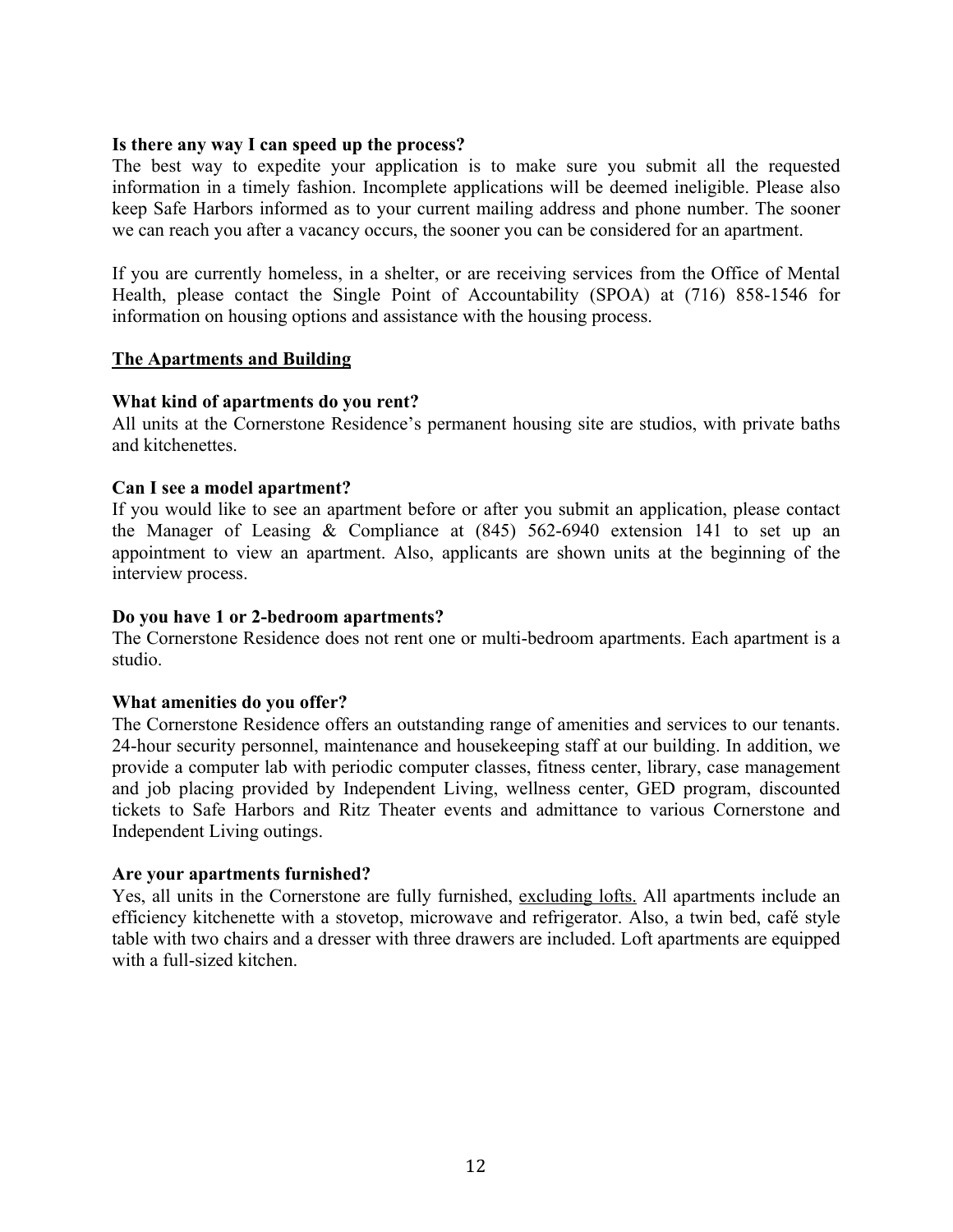#### **Can I bring my own furniture?**

We have several restrictions with what is considered acceptable furniture. First, if you wish to bring in a bigger bed than the twin we provide, you must provide a mattress completely brand new wrapped in plastic. The following furniture is not permitted: futon beds, couches, storage units and book cases above 4 feet. In addition, all furniture must be approved by the Safe Harbors staff prior to move in.

#### **Can I have a pet?**

One cat per unit is allowed at the Cornerstone Residence. No dogs are allowed.

#### **Financial Questions:**

#### **What are the income requirements for your building?**

The Cornerstone Residence has strict income requirements. We fall under a federally funded program called the Low-Income House Tax Credit regulatory agreement. The income requirements are as follows:

| Studio Minimum Income: \$6,672 annually  | Loft Minimum Income: \$9,972 annually  |
|------------------------------------------|----------------------------------------|
| Studio Maximum Income: \$35,850 annually | Loft Maximum Income: \$35,850 annually |

If your income is less than the minimum requirements listed above, you must have a rental subsidy (such as Section 8) to qualify. Please submit proof of your rental subsidy (e.g. Rent Breakdown Letter or a copy of your voucher) with your application.

All applications are thoroughly reviewed on a case-by-case basis. At no point in the application process are you guaranteed an apartment until you have signed a lease and received the keys.

### **I am on Public Assistance, Social Security, veteran's benefits and/or a pension. I don't have Section 8 nor do I receive services from OMH or any other social service organization. Can I still qualify for Cornerstone housing?**

If you meet the income requirements for our program, you may qualify for housing.

#### **If I make more than the maximum, can I still qualify for housing?**

Safe Harbors of the Hudson follows federally mandated guidelines to determine incomeeligibility for housing at our building. If you earn more than our maximum at the time of application, you are not eligible to be a tenant and we cannot offer you housing at this time.

#### **How much is the rent on one of your units?**

Apartments are set at 50%, 40% and 30% of the Average Median Gross Income (AMGI) restrictions. The average median gross income is the income limits determined for specific areas which are either counties or Metropolitan Statistical Areas (MSAs) determined by the Department of Housing and Urban Development (HUD). All housing credit properties have income restrictions which mean all households must have a total household income at or below a specified limit. The income restrictions for the Cornerstone Residence currently follow as: 30% \$23,610 40% \$31,480 50% \$39,350